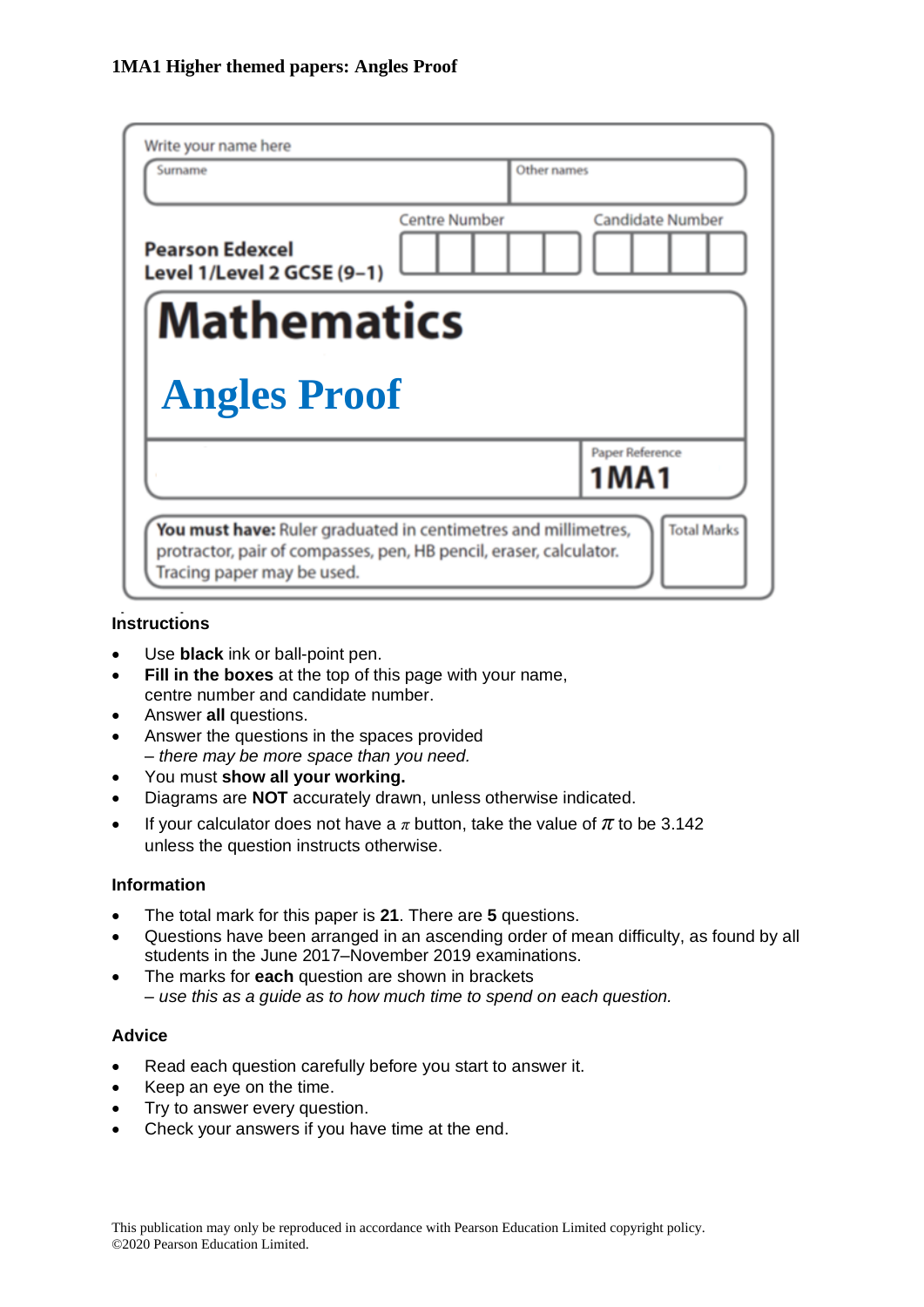#### **1MA1 Higher themed papers: Angles Proof**





*ABCD* is a parallelogram. *EDC* is a straight line.  $F$  is the point on  $AD$  so that  $BFE$  is a straight line.

Angle  $EFD = 35^\circ$ Angle  $DCB = 75^{\circ}$ 

Show that angle  $ABF = 70^{\circ}$ Give a reason for each stage of your working.

**(Total for Question 1 is 4 marks)**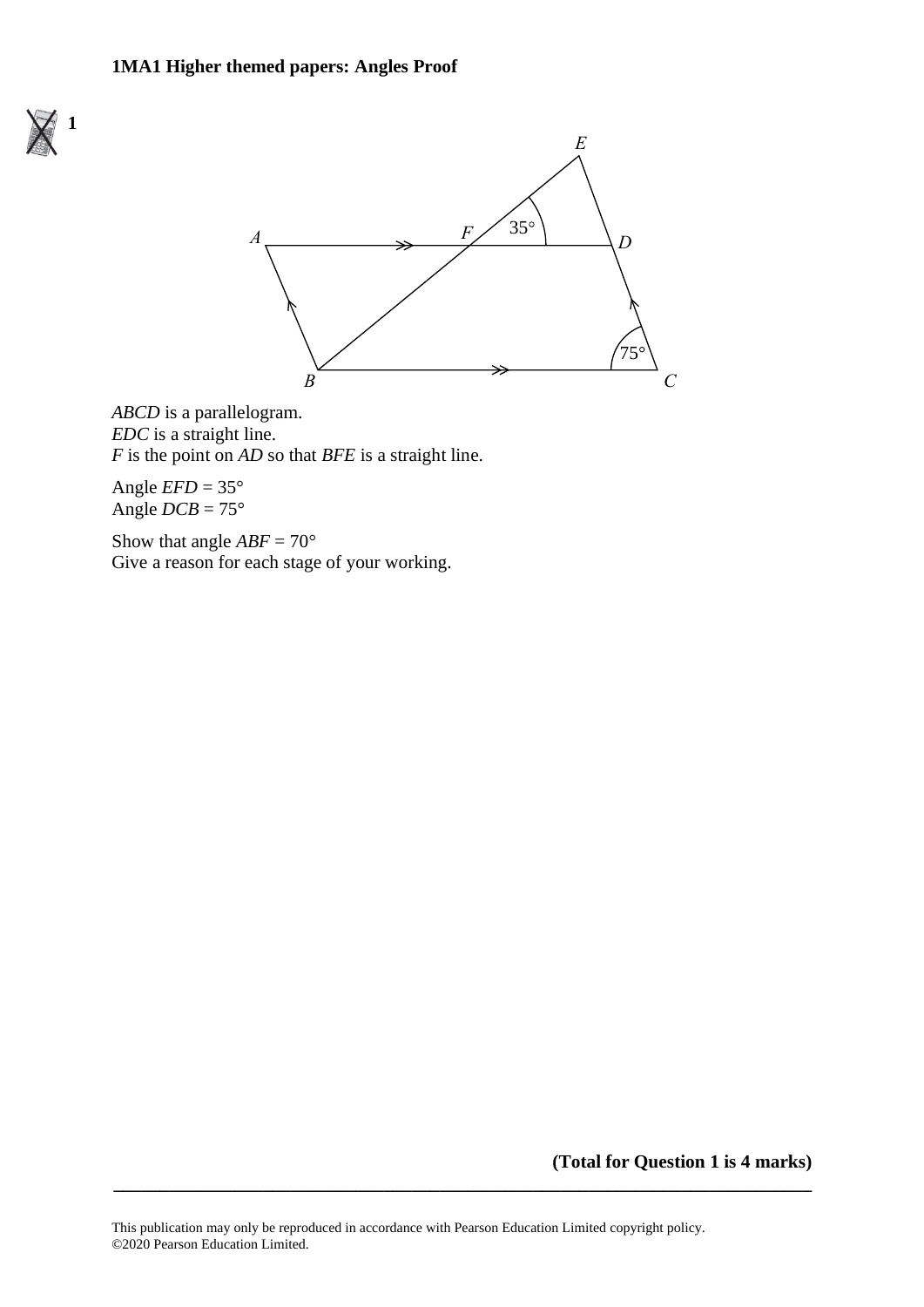# **1MA1 Higher themed papers: Angles Proof**



**2** *ABCD* is a quadrilateral. **21** *ABCD* is a quadrilateral.





**(Total for Question 2 is 4 marks)**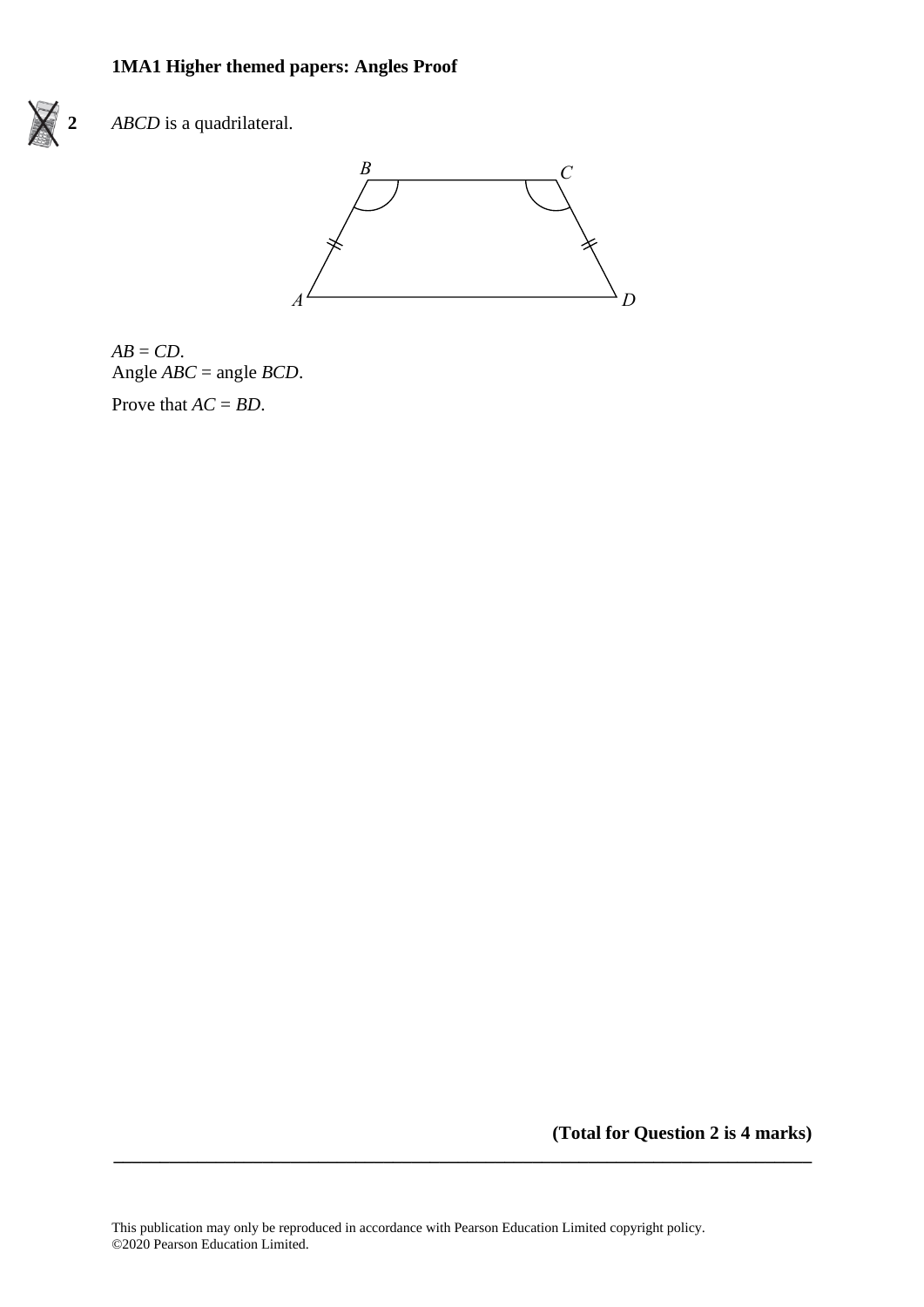

*ABCD* is a parallelogram. *ABCD* is <sup>a</sup> parallelogram. *ABP* and *QDC* are straight lines. *ABP* and *QDC* are straight lines. Angle *ADP* = angle *CBQ* = 90° Angle *ADP* <sup>=</sup> angle *CBQ* <sup>=</sup> 90

(*a*) Prove that triangle *ADP* is congruent to triangle *CBQ*. (a) Prove that triangle *ADP* is congruen<sup>t</sup> to triangle *CBQ*.

(*b*) Explain why *AQ* is parallel to *PC*.

**\_**

(**2**) (**Total for Question 3 is 5 marks**)

This publication may only be reproduced in accordance with Pearson Education Limited copyright policy. ©2020 Pearson Education Limited.

**\_\_\_\_\_\_\_\_\_\_\_\_\_\_\_\_\_\_\_\_\_\_\_\_\_\_\_\_\_\_\_\_\_\_\_\_\_\_\_\_\_\_\_\_\_\_\_\_\_\_\_\_\_\_\_\_\_\_\_\_\_\_\_\_\_\_\_\_\_\_\_\_\_\_\_**

(**3**)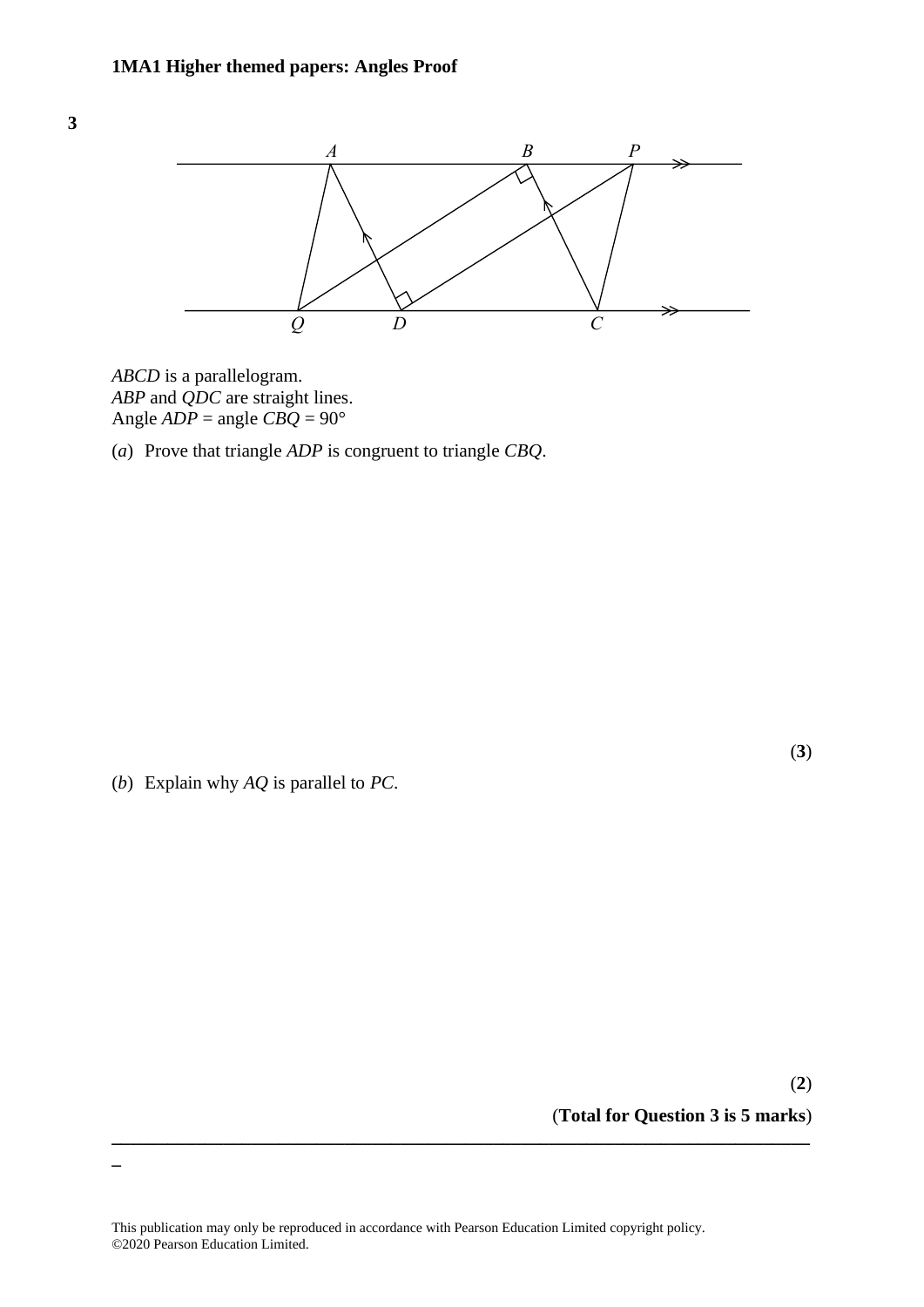# **1MA1 Higher themed papers: Angles Proof**





The diagram shows three right-angled triangles. The diagram shows three right-angled triangles.

Prove that  $y =$ 3 Prove that  $y = \frac{3}{4}n$ 4

**(Total for Question 4 is 4 marks)**